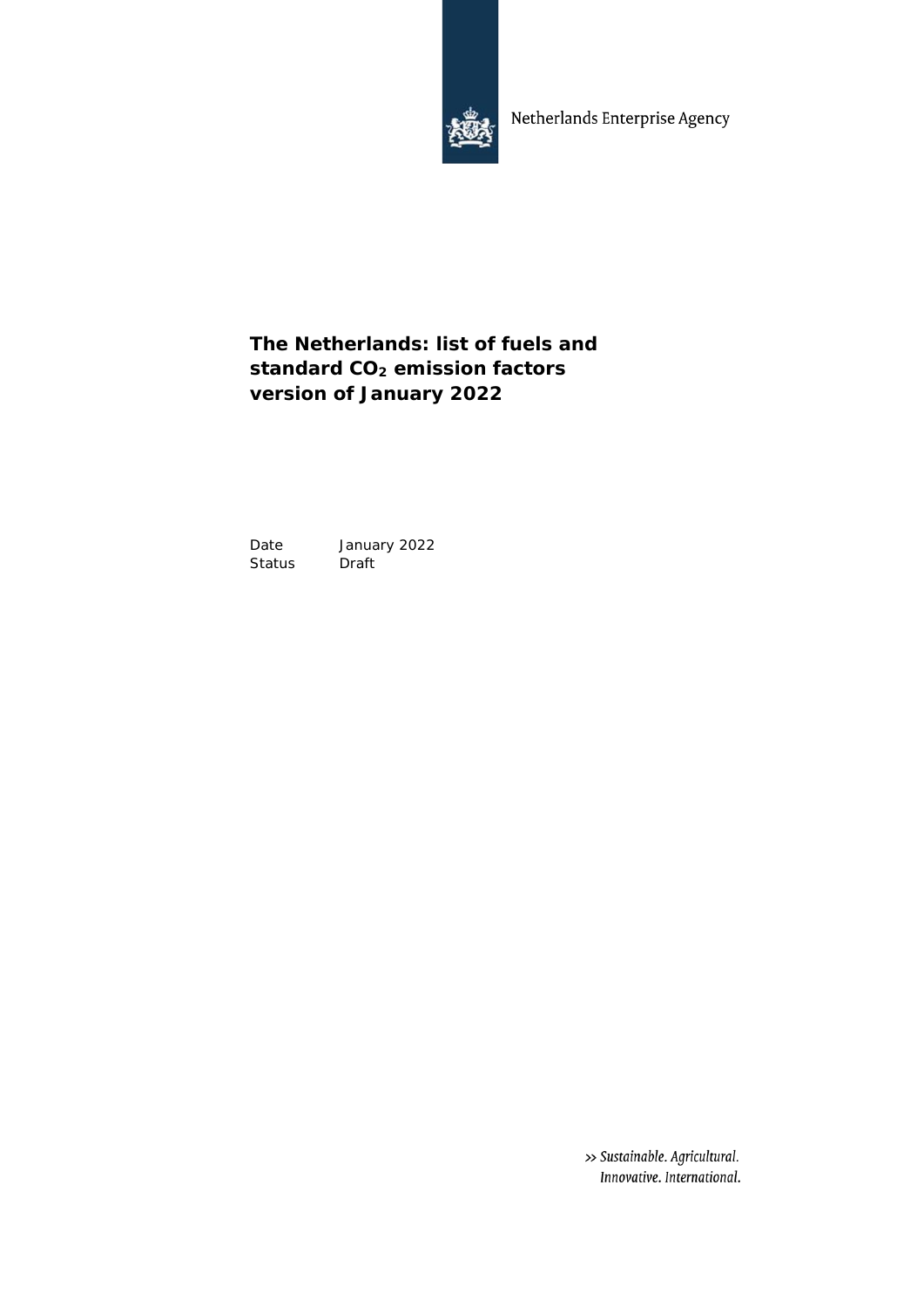#### Colophon

Project number 113569/BL2022 Version number January 2022 Project leader P.J. Zijlema

Enclosures 0

Project name **Annual update of fuel list for the Netherlands** 

Author P.J. Zijlema

The initial version of this fuel list was approved by the Steering Committee Emission Registration (SCER) in 2004, and the list was subsequently updated on the basis of decisions of the Steering Committee concerning the CO<sub>2</sub> emission factor for natural gas at meetings held on 25 April 2006 and 21 April 2009. The Steering Committee Emission Registration delegated the authority for approving this list to the ER/Working Group on Emission Monitoring (WEM) on 21 April 2009. The present document (the version of January 2022) is approved by WEM, after detailed discussions with the Dutch Emission Authority (NEa) and several institutes that participate in the Emission Register (ER/PRTR) project, a.o:

- CBS, Statistics Netherlands,
- PBL, Netherlands Environmental Assessment Agency,
- RIVM, National Institute for Public Health and the Environment,
- RWS, Rijkswaterstaat, an agency of the Dutch Ministry of Infrastructure and the Environment responsible for the design, construction, management and maintenance of the main infrastructure facilities in the Netherlands,
- TNO, the Dutch organization for Applied Scientific Research (TNO).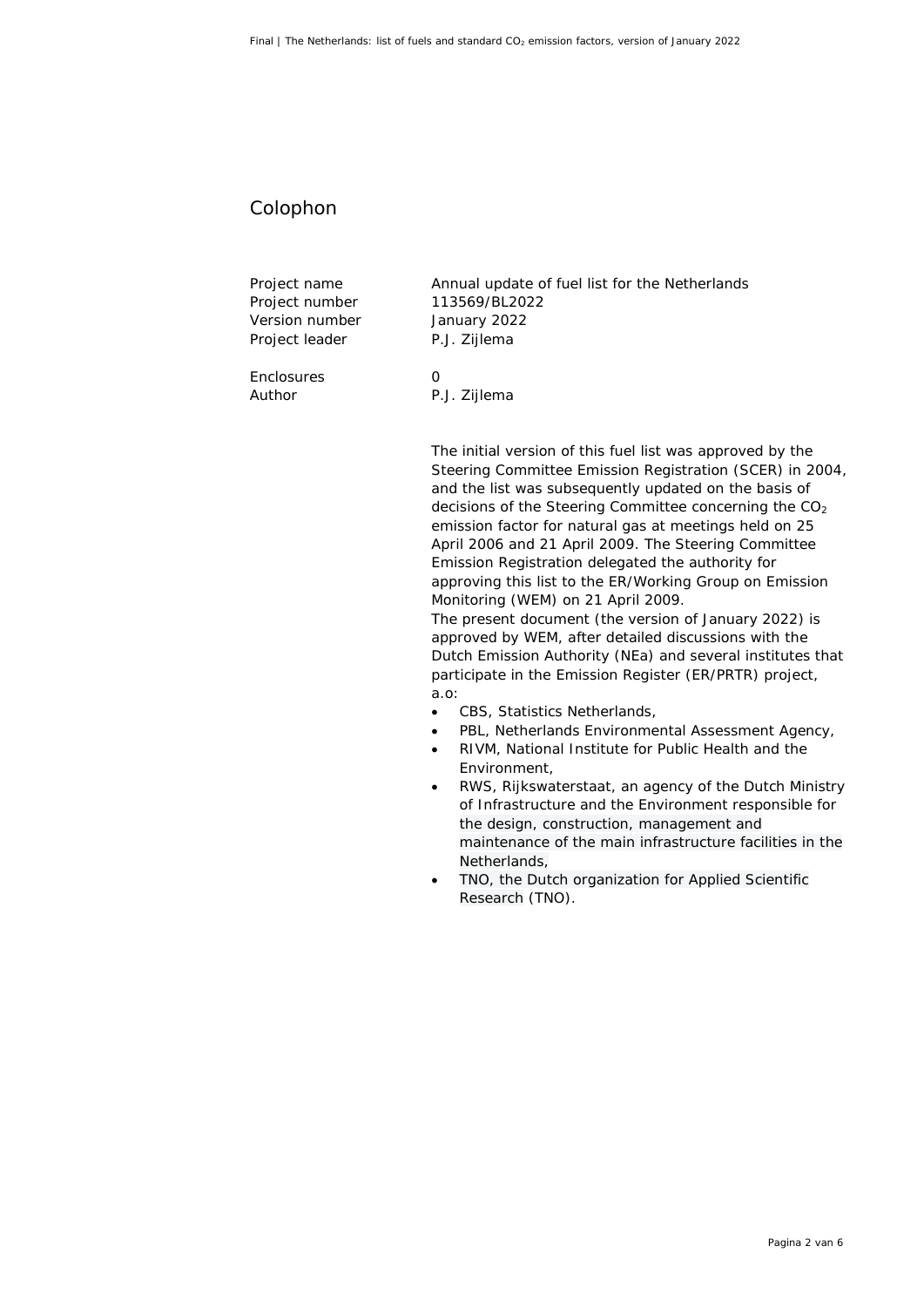# 1 Fuel list, version of January 2022

| Name (Dutch)                                   | Name (English)                           | Unit | Net Calorific Value (MJ/unit) |            |            |                        | $CO2$ EF (kg/GJ) |       |            |                        |  |  |
|------------------------------------------------|------------------------------------------|------|-------------------------------|------------|------------|------------------------|------------------|-------|------------|------------------------|--|--|
|                                                |                                          |      | 2020                          | 2021       | 2022       | Ref <sup>1</sup>       | 2020             | 2021  | 2022       | Ref <sup>1</sup>       |  |  |
|                                                | A. Liquid Fossil, Primary Fuels          |      |                               |            |            |                        |                  |       |            |                        |  |  |
| Ruwe aardolie                                  | Crude oil                                | kg   | 42.7                          | 42.7       | 42.7       | <b>CS</b>              | 73.3             | 73.3  | 73.3       | <b>IPCC</b>            |  |  |
| Orimulsion                                     | Orimulsion                               | kg   | 27.5                          | 27.5       | 27.5       | <b>IPCC</b>            | 77.0             | 77.0  | 77.0       | <b>IPCC</b>            |  |  |
| Aardgascondensaat                              | Natural Gas Liquids                      | kg   | 44.0                          | 44.0       | 44.0       | <b>CS</b>              | 64.2             | 64.2  | 64.2       | <b>IPCC</b>            |  |  |
| Fossiele additieven                            | Fossil fuel additives                    | kg   | 44.0                          | 44.0       | 44.0       | CS                     | 73.3             | 73.3  | 73.3       | <b>IPCC</b>            |  |  |
|                                                | Liquid Fossil, Secondary Fuels/ Products |      |                               |            |            |                        |                  |       |            |                        |  |  |
| Motorbenzine                                   | Gasoline                                 | Kg   | 43.3                          | 43.3       | 43.3       | CS                     | 73.0             | 73.0  | 73.0       | <b>CS</b>              |  |  |
| Vliegtuigbenzine                               | Aviation gasoline                        | kg   | 44.0                          | 44.0       | 44.0       | CS                     | 72.0             | 72.0  | 72.0       | <b>CS</b>              |  |  |
| Kerosine luchtvaart                            | Jet Kerosene                             | kg   | 43.5                          | 43.5       | 43.5       | $\overline{\text{CS}}$ | 71.5             | 71.5  | 71.5       | <b>IPCC</b>            |  |  |
| Petroleum                                      | Other kerosene                           | kg   | 43.1                          | 43.1       | 43.1       | <b>CS</b>              | 71.9             | 71.9  | 71.9       | <b>IPCC</b>            |  |  |
| Leisteenolie                                   | Shale oil                                | kg   | 38.1                          | 38.1       | 38.1       | <b>IPCC</b>            | 73.3             | 73.3  | 73.3       | <b>IPCC</b>            |  |  |
| Gas-/dieselolie                                | Gas/Diesel oil                           | kg   | 43.2                          | 43.2       | 43.2       | <b>CS</b>              | 72.5             | 72.5  | 72.5       | $\overline{\text{CS}}$ |  |  |
| Zware stookolie                                | Residual Fuel oil                        | kg   | 41.0                          | 41.0       | 41.0       | CS                     | 77.4             | 77.4  | 77.4       | <b>IPCC</b>            |  |  |
| LPG                                            | Liquefied Petroleum<br>Gas (LPG)         | kg   | 45.2                          | 45.2       | 45.2       | $\overline{\text{CS}}$ | 66.7             | 66.7  | 66.7       | $\overline{\text{CS}}$ |  |  |
| Ethaan                                         | Ethane                                   | kg   | 45.2                          | 45.2       | 45.2       | CS                     | 61.6             | 61.6  | 61.6       | <b>IPCC</b>            |  |  |
| Nafta's                                        | Naphta                                   | kg   | 44.0                          | 44.0       | 44.0       | <b>CS</b>              | 73.3             | 73.3  | 73.3       | <b>IPCC</b>            |  |  |
| Bitumen                                        | <b>Bitumen</b>                           | kg   | 41.9                          | 41.9       | 41.9       | $\overline{\text{CS}}$ | 80.7             | 80.7  | 80.7       | <b>IPCC</b>            |  |  |
| Smeeroliën                                     | Lubricants                               | kg   | 41.4                          | 41.4       | 41.4       | $\overline{\text{CS}}$ | 73.3             | 73.3  | 73.3       | <b>IPCC</b>            |  |  |
| Petroleumcokes                                 | Petroleum Coke                           | kg   | 35.2                          | 35.2       | 35.2       | <b>CS</b>              | 97.5             | 97.5  | 97.5       | <b>IPCC</b>            |  |  |
| Raffinaderij<br>grondstoffen                   | Refinery Feedstocks                      | kg   | 43.0                          | 43.0       | 43.0       | <b>IPCC</b>            | 73.3             | 73.3  | 73.3       | <b>IPCC</b>            |  |  |
| Raffinaderijgas                                | Refinery Gas                             | kg   | 45.2                          | 45.2       | 45.2       | <b>CS</b>              | 67.0             | 64.4  | 64.4       | CS                     |  |  |
| Chemisch restgas                               | Chemical Waste Gas                       | kg   | 45.2                          | 45.2       | 45.2       | CS                     | 62.4             | 61.8  | 61.8       | $\overline{\text{CS}}$ |  |  |
| Overige oliën                                  | Other oil                                | kg   | 40.2                          | 40.2       | 40.2       | <b>IPCC</b>            | 73.3             | 73.3  | 73.3       | <b>IPCC</b>            |  |  |
| Paraffine                                      | Paraffin Waxes                           | kg   | 42.7                          | 42.7       | 42.7       | CS                     | 73.3             | 73.3  | 73.3       | <b>IPCC</b>            |  |  |
| Terpentine                                     | White Spirit and SBP                     | kg   | 43.6                          | 43.6       | 43.6       | CS                     | 73.3             | 73.3  | 73.3       | <b>IPCC</b>            |  |  |
| Overige aardolie<br>producten                  | Other Petroleum<br>Products              | kg   | 42.7                          | 42.7       | 42.7       | <b>CS</b>              | 73.3             | 73.3  | 73.3       | <b>IPCC</b>            |  |  |
|                                                | B. Solid Fossil, Primary Fuels           |      |                               |            |            |                        |                  |       |            |                        |  |  |
| Antraciet                                      | Anthracite                               | kg   | 29.3                          | 29.3       | 29.3       | CS                     | 98.3             | 98.3  | 98.3       | <b>IPCC</b>            |  |  |
| Cokeskolen                                     | Coking Coal                              | kg   | 28.6                          | 28.6       | 28.6       | CS                     | 94.0             | 94.0  | 94.0       | CS                     |  |  |
| Cokeskolen                                     | Coking Coal (used in<br>coke oven)       | kg   | 28.6                          | 28.6       | 28.6       | $\mathbb{C}\mathsf{S}$ | 95.4             | 95.4  | 95.4       | CS                     |  |  |
| Cokeskolen                                     | Coking Coal (used in<br>blast furnaces)  | kg   | 28.6                          | 28.6       | 28.6       | $\mathbb{C}\mathsf{S}$ | 89.8             | 89.8  | 89.8       | <b>CS</b>              |  |  |
| Overige bitumineuze<br>steenkool <sup>2)</sup> | Other Bituminous<br>Coal $2$             | Kg   | 25.1                          | 25.1<br>2) | 25.1<br>2) | CS                     | 94.7             | 92.7  | 92.7       | CS                     |  |  |
| Sub-bitumineuze<br>steenkool                   | Sub-Bituminous<br>Coal                   | kg   | 18.9                          | 18.9       | 18.9       | <b>IPCC</b>            | 96.1             | 96.1  | 96.1       | <b>IPCC</b>            |  |  |
| Bruinkool                                      | Lignite                                  | kg   | 20.0                          | 20.0       | 20.0       | <b>CS</b>              | 101.0            | 101.0 | 101.0 IPCC |                        |  |  |
| Bitumineuze Leisteen                           | Oil Shale                                | kg   | 8.9                           | 8.9        | 8.9        | <b>IPCC</b>            | 107.0            | 107.0 | 107.0      | <b>IPCC</b>            |  |  |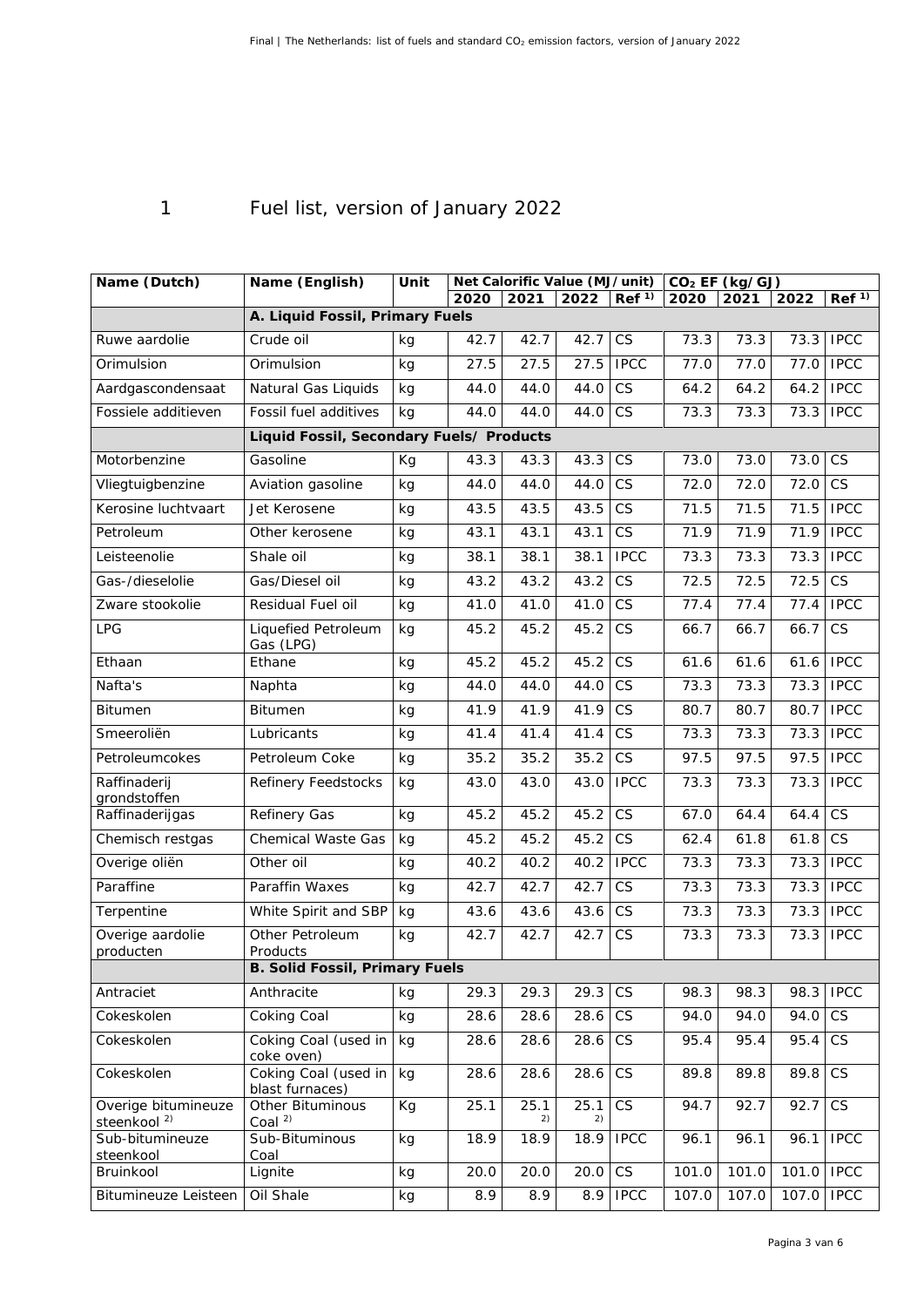| Name (Dutch)                                  | Name (English)                       | Unit      | Net Calorific Value (MJ/unit) |            |            |                        | CO <sub>2</sub> EF (kg/GJ) |                       |                       |                        |  |
|-----------------------------------------------|--------------------------------------|-----------|-------------------------------|------------|------------|------------------------|----------------------------|-----------------------|-----------------------|------------------------|--|
|                                               |                                      |           | 2020                          | 2021       | 2022       | Ref <sup>1</sup>       | 2020                       | 2021                  | 2022                  | Ref <sup>1</sup>       |  |
| Turf                                          | Peat                                 | kg        | 9.76                          | 9.76       | 9.76       | <b>IPCC</b>            | 106.0                      | 106.0                 | 106.0                 | <b>IPCC</b>            |  |
|                                               | Solid Fossil, Secondary Fuels        |           |                               |            |            |                        |                            |                       |                       |                        |  |
| Steenkool- en<br>bruinkoolbriketten           | <b>BKB &amp; Patent Fuel</b>         | kg        | 20.7                          | 20.7       | 20.7       | <b>IPCC</b>            | 97.5                       | 97.5                  | 97.5                  | <b>IPCC</b>            |  |
| Cokesoven/ gascokes                           | Coke Oven/Gas<br>Coke                | kg        | 28.5                          | 28.5       | 28.5       | CS                     | 106.8                      | 106.8                 | 106.8                 | $\overline{\text{CS}}$ |  |
| Cokesovengas                                  | Coke Oven gas                        | MJ        | 1.0                           | 1.0        | 1.0        | CS                     | 42.8                       | 42.8                  | 42.8                  | CS                     |  |
| Hoogovengas                                   | <b>Blast Furnace Gas</b>             | MJ        | 1.0                           | 1.0        | 1.0        | CS                     | 247.4                      | 247.4                 | 247.4                 | $\overline{\text{CS}}$ |  |
| Oxystaalovengas                               | Oxy Gas                              | MJ        | 1.0                           | 1.0        | 1.0        | CS                     | 191.9                      | 191.9                 | 191.9                 | CS                     |  |
| Fosforovengas                                 | Fosfor Gas                           | Nm3       | 11.0                          | 11.0       | 11.0       | <b>CS</b>              | 143.9                      | 143.9                 | 143.9                 | <b>CS</b>              |  |
| Steenkool bitumen                             | Coal tar                             | kg        | 41.9                          | 41.9       | 41.9       | CS                     | 80.7                       | 80.7                  | 80.7                  | <b>IPCC</b>            |  |
|                                               | C. Gaseous Fossil Fuels              |           |                               |            |            |                        |                            |                       |                       |                        |  |
| Aardgas <sup>3)</sup>                         | Natural Gas (dry) 3)                 | Nm3<br>ae | 31.65                         | 31.65      | 31.65      | $\overline{\text{CS}}$ | $56.4^{3}$                 | $56.4^{3}$            | $56.\overline{5^{3}}$ | $\overline{\text{CS}}$ |  |
| Compressed natural<br>gas (CNG) <sup>3)</sup> | Compressed natural<br>gas (CNG) 3)   | Nm3<br>ae | 31.65                         | 31.65      | 31.65      | CS                     | $56.4^{3}$                 | $56.\overline{4^{3}}$ | $56.5^{3}$            | $\overline{\text{CS}}$ |  |
| Liquified natural gas<br>$(LNG)^{3}$          | Liquified natural gas<br>$(LNG)^{3}$ | Nm3<br>ae | 31.65                         | 31.65      | 31.65      | <b>CS</b>              | $56.4^{3}$                 | $56.4^{3}$            | $56.5^{3}$            | <b>CS</b>              |  |
| Koolmonoxide                                  | Carbon Monoxide                      | Nm3       | 12.6                          | 12.6       | 12.6       | CS                     | 155.2                      | 155.2                 | 155.2                 | $\overline{\text{CS}}$ |  |
| Methaan                                       | Methane                              | Nm3       | 35.9                          | 35.9       | 35.9       | CS                     | 54.9                       | 54.9                  | 54.9                  | CS                     |  |
| Waterstof                                     | Hydrogen                             | Nm3       | 10.8                          | 10.8       | 10.8       | <b>CS</b>              | 0.0                        | 0.0                   | 0.0                   | <b>CS</b>              |  |
|                                               | Biomass <sup>4)</sup>                |           |                               |            |            |                        |                            |                       |                       |                        |  |
| Biomassa vast                                 | Solid Biomass                        | kg        | 15.1                          | 15.1       | 15.1       | $\overline{\text{CS}}$ | 109.6                      | 109.6                 | 109.6                 | <b>IPCC</b>            |  |
| Houtskool                                     | Charcoal                             | kg        | 30.0                          | 30.0       | 30.0       | CS                     | 112.0                      | 112.0                 | 112.0                 | <b>IPCC</b>            |  |
| Biobenzine                                    | Biogasoline                          | Kg        | 27.9                          | $27.9^{2}$ | $27.9^{2}$ | CS                     | 70.7                       | 70.7 <sup>2</sup>     | 70.7 <sup>2</sup>     | $\overline{\text{CS}}$ |  |
| Biodiesel                                     | <b>Biodiesels</b>                    | Kg        | 37.5                          | $37.5^{2}$ | $37.5^{2}$ | <b>CS</b>              | 75.0                       | $75.0^{2}$            | $75.0^{2}$            | $\overline{\text{CS}}$ |  |
| Overige vloeibare<br>biobrandstoffen          | Other liquid biofuels                | kg        | 36.0                          | 36.0       | 36.0       | CS                     | 79.6                       | 79.6                  | 79.6                  | <b>IPCC</b>            |  |
| Biomassa gasvormig                            | Gas Biomass                          | Nm3       | 21.8                          | 21.8       | 21.8       | CS                     | 90.8                       | 90.8                  | 90.8                  | CS                     |  |
| RWZI biogas                                   | Wastewater biogas                    | Nm3       | 23.3                          | 23.3       | 23.3       | <b>CS</b>              | 84.2                       | 84.2                  | 84.2                  | <b>CS</b>              |  |
| Stortgas                                      | Landfill gas                         | Nm3       | 19.5                          | 19.5       | 19.5       | CS                     | 100.7                      | 100.7                 | 100.7                 | CS                     |  |
| Industrieel<br>fermentatiegas                 | Industrial organic<br>waste gas      | Nm3       | 23.3                          | 23.3       | 23.3       | CS                     | 84.2                       | 84.2                  | 84.2                  | $\overline{\text{CS}}$ |  |
|                                               | D Other fuels                        |           |                               |            |            |                        |                            |                       |                       |                        |  |
| Afval $^{2)}$ 5)                              | Waste $2)$ 5)                        | kg        | 9.5                           | $9.5^{2}$  | $9.5^{2}$  | $\overline{\text{CS}}$ | 106.4                      | 106.4<br>2)           | 106.4<br>2)           | CS                     |  |

1) IPCC: default value from the 2006 IPCC Guidelines; CS: country specific

- 2) The calorific value and/or emission factor for these fuels are updated annually. Since the values for 2021 and 2022 are not yet known, they are set equal to the value for 2020. The figures in the above list may be modified in subsequent versions of the fuel list
- 3) The emission factors for natural gas, CNG and LNG are updated annually. The values given in this table represent the most up-to-date values for all years concerned.
- 4) For reporting of emissions from biomass the following rules have to be followed:
	- a. Under the Convention (UNFCCC) the emissions from biomass have to be reported as memo-item, using the mentioned emission factors
	- b. Under the Kyoto Protocol the emission factor for biomass is always zero.
	- c. Under EU ETS the emission factor for biomass is zero, with exception of liquid biomass for which additional criteria have to be met to be allowed to use an emission factor of zero.
- 5) The percentage biogenic in the heating value is 54%. The percentage biogenic in the emission factor is 65%.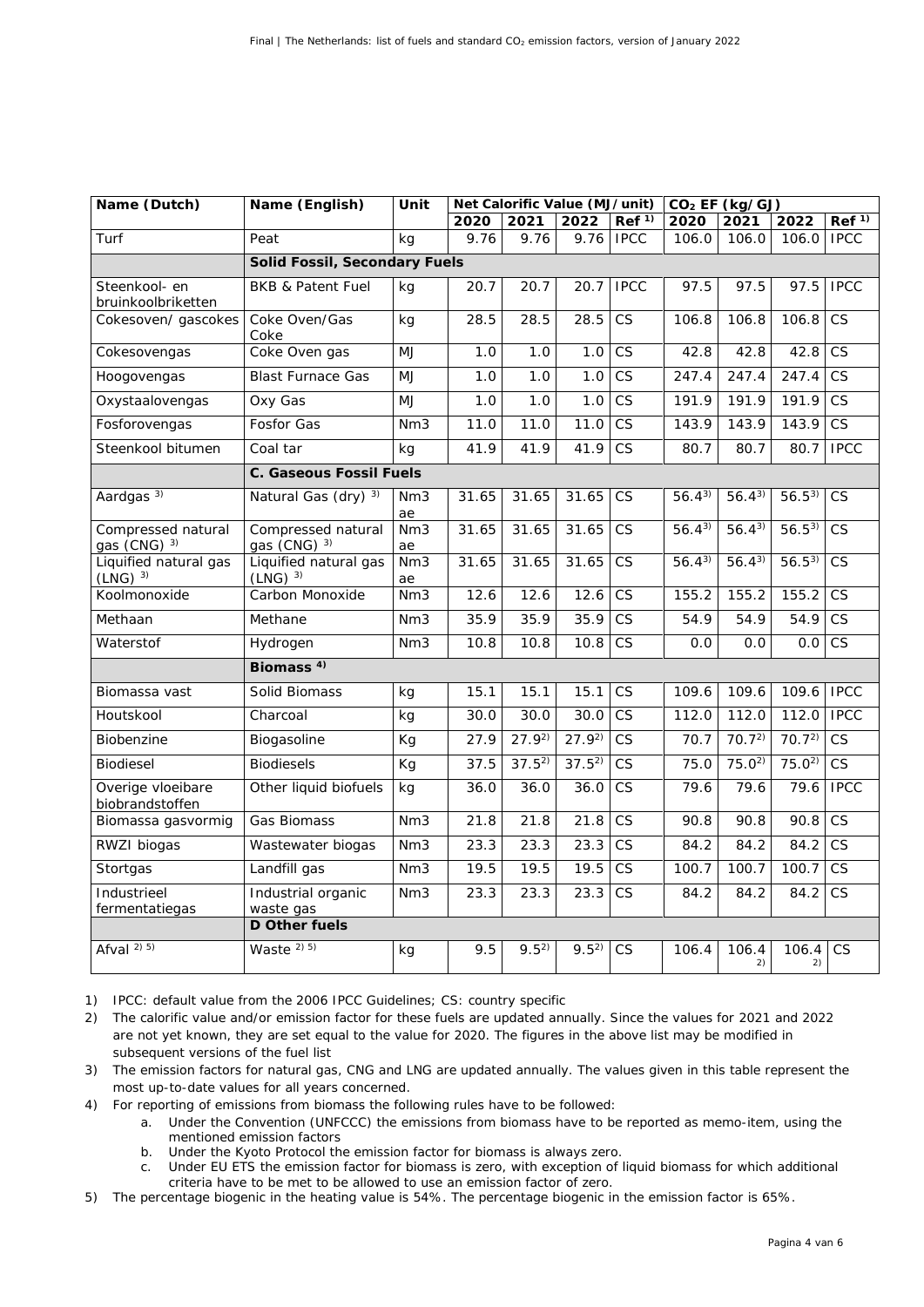### 2 Notes on the fuel list

Netherlands Enterprise Agency (RVO.nl) has been publishing the list of fuels and standard CO<sub>2</sub> emission factors for the Netherlands annually since 2004. This list was completely revised in 2015 as a result of the obligation to follow the *2006 IPCC Guidelines* in all international reports compiled in or after 2015 (the first reporting year of the second Kyoto budget period). The list contains not only calorific values and emission factors taken from the *2006 IPCC Guidelines* but also a number of country-specific values. In 2021 the list has been updated again, taking into account the 2019 Refinement to the 2006 IPCC Guidelines (see Dröge et al, 2021) The validity of values is governed by the following rules:

- *2006 IPCC* default emission factors are valid from 1990
- The country-specific calorific values and emission factors may be divided into the following three categories:
	- o Most country-specific calorific values and emission factors are valid from  $100<sub>0</sub>$
	- o A limited number of country-specific factors have an old value for the period 1990-2012 and are updated from 2013 and again updated from reporting year 2021.
	- o The country-specific calorific value and/or emission factor for some fuels (natural gas, biogasoline, biodiesel, other bituminous coal and waste) are updated annually. In the present document (version January 2022) these values have been updated.

Readers are referred to the TNO reports (Dröge, 2014; Dröge et al, 2021) and the relevant factsheets for further details.

Various relevant institutes, were consulted during the compilation of this list. One of the involved organisations was Statistics Netherlands (CBS), to ensure consistency with the Dutch Energy Balance Sheet.

With effect from 2015, the lists of calorific values and of emission factors will both contain columns for three successive years. In the present version of the fuel list (that for January 2022), the years in question are 2020, 2021 and 2022. The values in these columns are used for the following purposes:

- 1. **2020**: these values are used in 2022 for calculations concerning the calendar year 2020, which are required for international reports concerning greenhouse gas emissions pursuant to the UN Framework Convention on Climate Change (UNFCCC), the Kyoto Protocol and the European Regulation on the monitoring and reporting of greenhouse gas emissions (MMR, 525/2013/EU). The National Inventory Report for 2022 (NIR 2022) gives full details of greenhouse gas emissions in the Netherlands up to and including 2020. The fuel list forms an integral part of the NIR 2022.
- 2. **2021**: these values are used in 2022 for reports on energy consumption and CO<sub>2</sub> emission for the calendar year 2021 in the Electronic Environmental Annual Report (e-MJV).
- 3. **2022**: these values will be used in 2022 in emission reports for the calendar year 2022 by companies participating in the EU Emission Trading Scheme (ETS) that are allowed to report the emission factor and calorific value for a given source flow in accordance with Tier 2a (country-specific values), as laid down in Art. 31-1, MRR EU No. 601/2012. The country-specific values in question may be taken from those quoted in the last-published National Inventory Report, in this case NIR 2022.